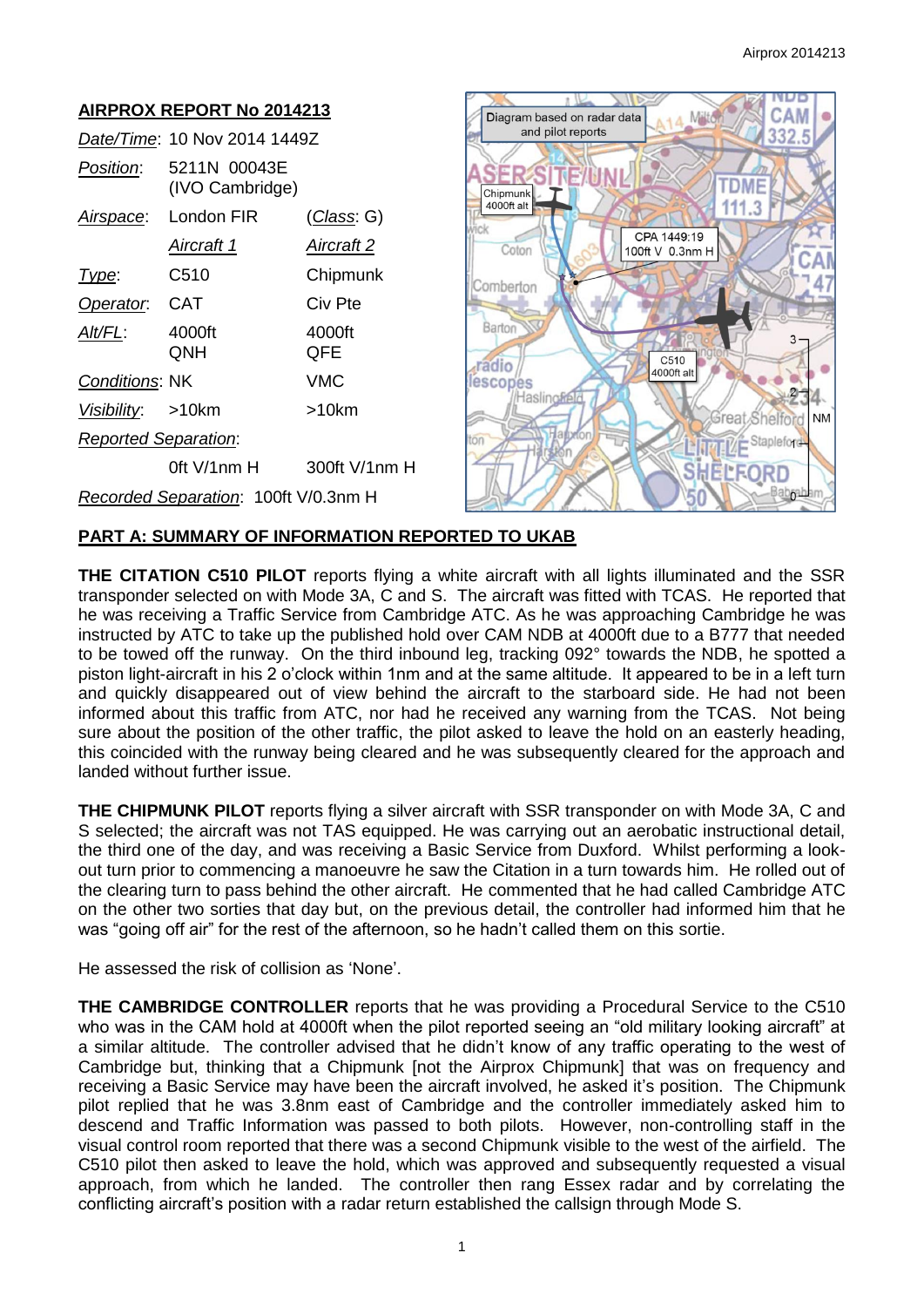### **Factual Background**

The weather at Cambridge was reported as:

EGSC 101450Z 17009KT 140V210 9999 FEW033 12/07 Q1002

### **Analysis and Investigation**

## **CAA ATSI**

The C510 was operating IFR and was in receipt of a Procedural Service from Cambridge Tower/Approach combined. The Chipmunk was operating VFR on a local flight from Duxford and was in receipt of a Basic Service from Duxford Information. ATSI had access to reports from both pilots, the Cambridge Tower/Approach controller, the Duxford FISO, area radar recordings and a transcription of the Cambridge Tower/Approach frequency. Cambridge were providing the service without the aid of surveillance equipment. Screenshots produced in the report are provided using the area radar recordings.

At 1434:30 the C510 pilot contacted Cambridge Approach descending to 4000ft to the CAM NDB. He was given a Procedural Service and instructed to take up the hold at the CAM at 4000ft with delay not determined due to the runway about to be blocked with landing traffic (a B777 that was required to be towed off the runway). At approximately 1438 the Chipmunk departed from Duxford, tracked northwest and then north, passing Cambridge 5.3nm to the west (also passing 1.9nm west of the C510 in the CAM hold, at the same level, prior to the reported Airprox) at 1445:10.

At 1445:40 another Chipmunk(2) that was not involved in the Airprox contacted Cambridge, stating that they were returning to Audley End and intended to pass Cambridge to the east for general handling to the north, requesting a Basic Service. A Basic Service was agreed and the Cambridge controller instructed Chipmunk(2) to remain outside the ATZ. At 1448:38 Chipmunk(2) was approximately 4.5nm to the south-southeast of Cambridge tracking north. The C510 was westbound in the hold and the Chipmunk(1) was 2.4nm northwest of the C510, tracking south (Figure 1).



Figure 1.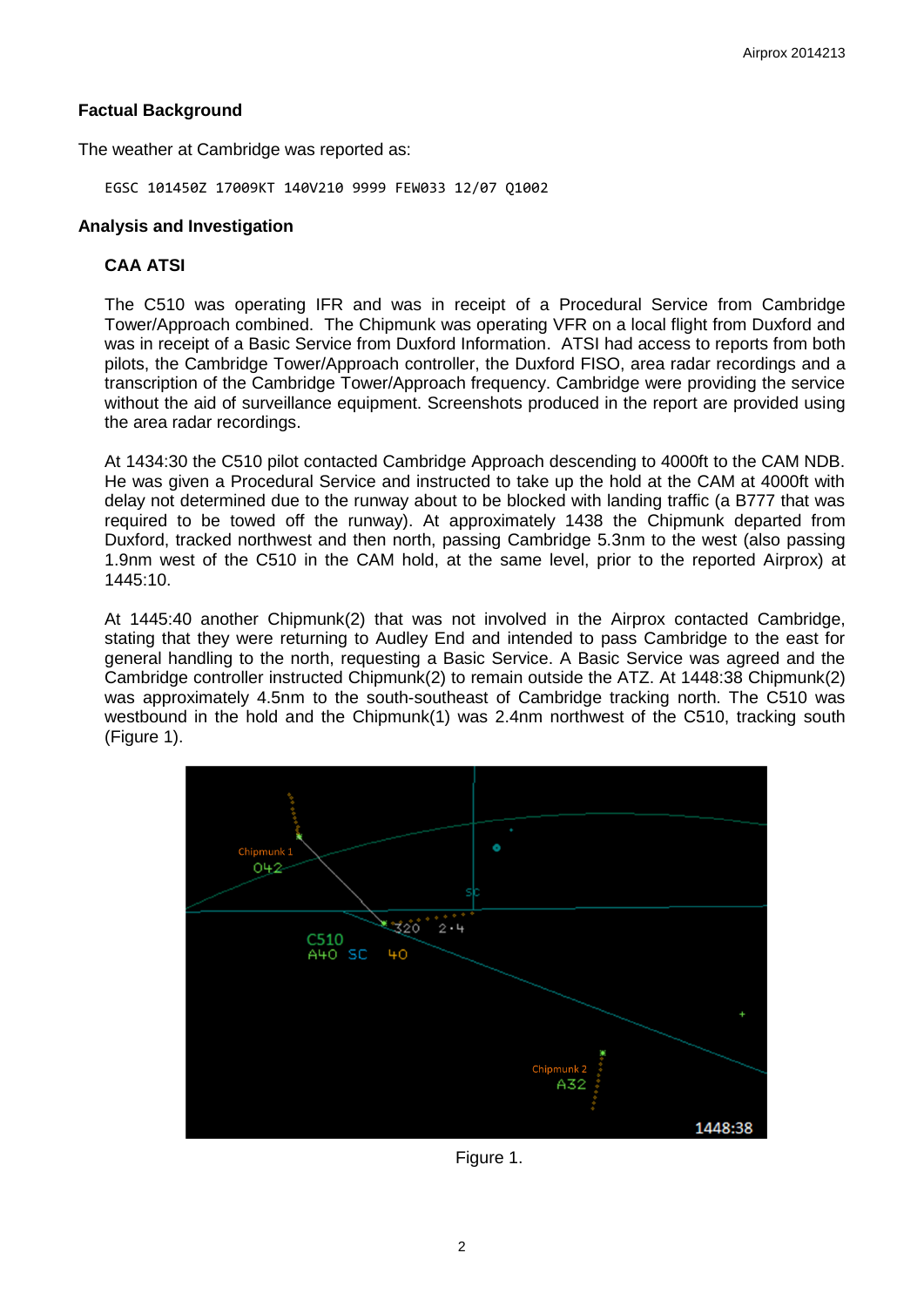As the C510 turned in the hold Chipmunk(1) and the C510 converged. CPA occurred at 1449:19 (Figure 2) when the two aircraft were 0.2nm and 100ft apart.



Figure 2.

At 1449:33 the C510 pilot reported that "*we have another traff- traffic at our level in the hold or just passed through our hold it was a tiny aircraft...*" The controller replied that he was not aware of any aircraft in the Cambridge overhead but that he'd have a look. The controller then requested Chipmunk(2) pilot to report his position and he replied that he was passing east abeam at 3900ft QNH. The Cambridge controller requested that Chipmunk(2) descend to 3000ft and passed Traffic Information on the C510 as he initially believed that Chipmunk(2) was conflicting with the C510. Traffic Information was passed to the C510 pilot stating that Chipmunk(2) was east of Cambridge at 3800ft descending but that the Cambridge controller was not aware of the aircraft to the west. The C510 pilot requested to track east for a while to "*get distance*" from Chipmunk(1). The Cambridge controller requested Chipmunk(2) to report his position and the pilot replied that they were east-abeam at 3000ft. The Cambridge controller instructed the C510 to maintain 4000ft due to Chipmunk(2) at 3000ft which was acknowledged by the C510 pilot.

The report from the Cambridge controller stated that non-operational staff in the VCR advised him that there was another Chipmunk visible to the west of the airport turning towards the airfield (Chipmunk1). The C510 subsequently made a visual approach to RW23 and Chipmunk(1) was identified with the help of Essex Radar.

The written report from the pilot of Chipmunk(1) stated that they were carrying out an instructional detail which was the third one of the day. They saw the C510 whilst performing a lookout turn prior to commencing a manoeuvre. The report stated that the pilot of Chipmunk(1) had spoken to Cambridge on the previous sorties but had been told towards the end of the second detail that Cambridge would be 'off air for the rest of the afternoon' so the pilot did not call on the  $3<sup>rd</sup>$  sortie.

The Cambridge controller reported being unaware of Chipmunk(1) prior to the Airprox. Once the Airprox had been reported the controller correlated the Chipmunk(1) against an intermittent Mode A/C on the ATM<sup>1</sup>. Cambridge ATSU only had flight progress strips for one previous sortie for the Chipmunk(1) when the aircraft was on frequency between 1228 and 1314. There was no mention of Cambridge being closed later in the day (Mon) during that exchange. The UK AIP notifies

 $\overline{a}$  $1$  Cambridge do not have approval for advanced uses of the ATM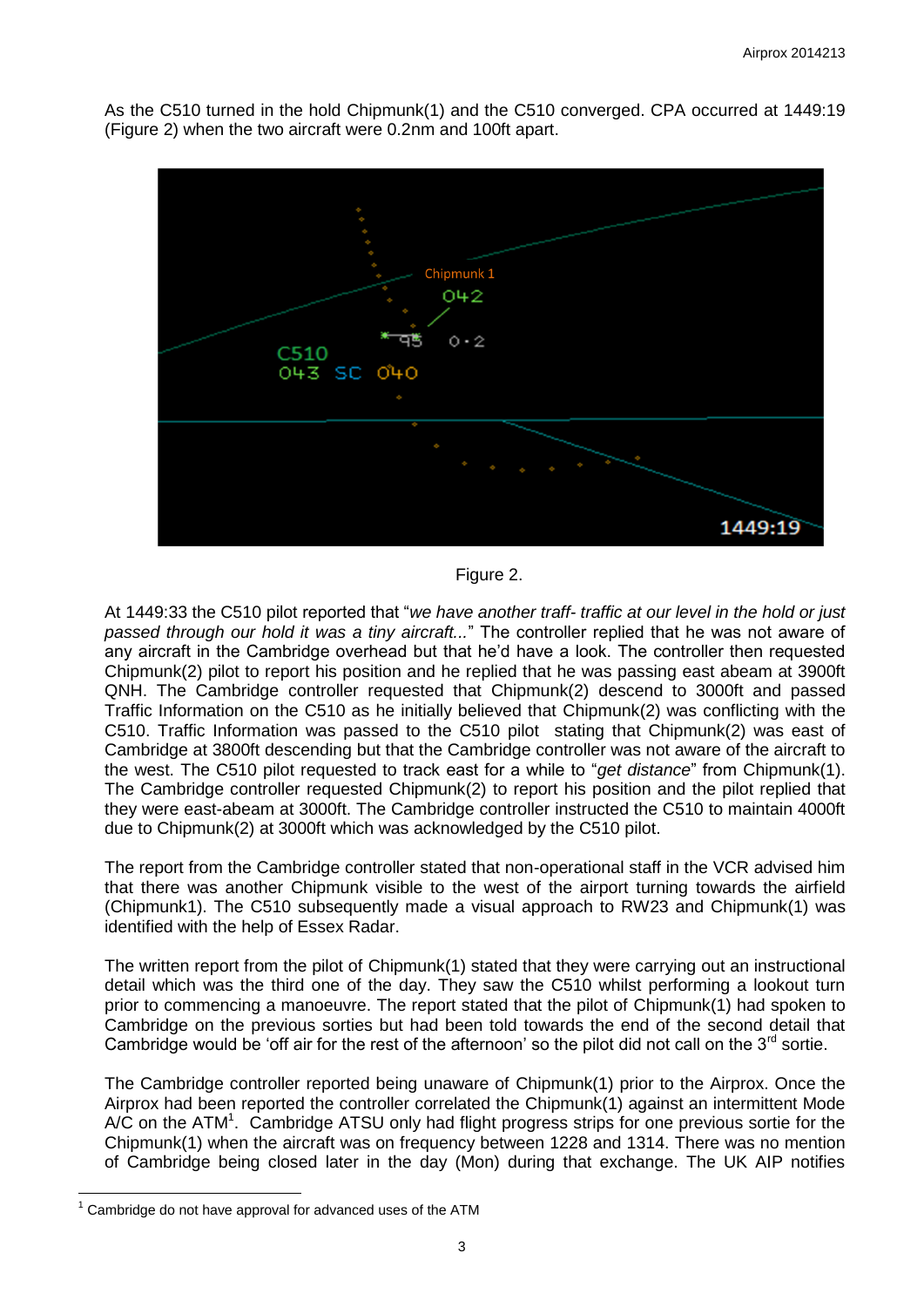Cambridge Radar as being available intermittently Mon-Fri during normal working hours and by arrangement only. The Duxford FISO reported that a phonecall from Cambridge alerted them to the Airprox with the C510.

The pilot of the Chipmunk believed that Cambridge was not available so did not contact them on his  $3<sup>rd</sup>$  aerobatics sortie and was in receipt of a Basic Service from Duxford. There is no record of the conversation reported by the pilot of Chipmunk(1) where he claims he was advised that Cambridge would not be available for the rest of the afternoon. Cambridge Radar is only available intermittently, and it is possible that the pilot overheard another conversation regarding radar being unavailable but this cannot be confirmed.

Duxford only became aware of the Airprox after the event. They were providing a Basic Service to the Chipmunk without the use of surveillance equipment and were therefore unable to pass traffic information on the C510. Cambridge were providing a Procedural Service to the C510 and were unaware of the presence of the Chipmunk. As both aircraft were operating in Class G airspace, the pilots of both aircraft were ultimately responsible for their own collision avoidance.

#### **UKAB Secretariat**

Both pilots shared an equal responsibility for collision avoidance and for not flying into such proximity as to create a danger of collision<sup>2</sup>. The geometry was considered to be converging therefore the C510 pilot was required to give way<sup>3</sup>.

### **Summary**

An Airprox was reported on 11<sup>th</sup> November 2014 at 1445 between a Citation C510 and a Chipmunk. The C510 was commencing an NDB approach to Cambridge and receiving a Procedural Service but, because Cambridge were providing a service without radar, they were unaware of the Chipmunk and did not pass Traffic Information. The Chipmunk pilot was practising aerobatics and receiving a nonradar Basic Service from Duxford, and also did not receive any Traffic Information; however, he saw the C510 and turned to go behind it.

# **PART B: SUMMARY OF THE BOARD'S DISCUSSIONS**

Information available consisted of reports from the pilots of both aircraft, transcripts of the relevant RT frequencies, radar photographs/video recordings, reports from the air traffic controllers involved and reports from the appropriate ATC and operating authorities.

The Board first looked at the actions of the C510 pilot and wondered whether he fully understood the type of service that he was receiving; his narrative suggested that he believed he was getting a radar service when, in fact, it was a Procedural Service and Cambridge ATC were only obliged to separate him from known traffic. Because the Chipmunk pilot wasn't in radio contact with them, Cambridge ATC didn't know about him and therefore couldn't give Traffic Information. Furthermore, being within Class G airspace, the C510 had no priority over other airspace users whilst in the hold: see-andavoid remained the applicable collision avoidance mitigation measure and, under Rules of the Air, he was still required to give way to aircraft on his right. In this respect, the Board recalled previously rejected recommendations (Airprox 2013145 and 2013150) to the CAA regarding the briefing of visiting foreign crews of their responsibilities under ATSOCAS. The Board were unable to establish why, given the geometry of the two aircraft, TCAS had not given a Traffic Alert to the C510 pilot.

Turning to the Chipmunk pilot's actions, the Board wondered whether, even though he was under the mis-apprehension that Cambridge ATC was not operating, it would have been prudent in any case to have made a blind transmission on their frequency as he transited nearby. There was also a discussion amongst Board members about the wisdom of conducting aerobatics in the vicinity of an

 $\overline{\phantom{a}}$ 

 $2^2$  Rules of the Air 2007 (as amended), Rule 8 (Avoiding aerial collisions).

<sup>&</sup>lt;sup>3</sup> Ibid., Rule 9 (Converging).